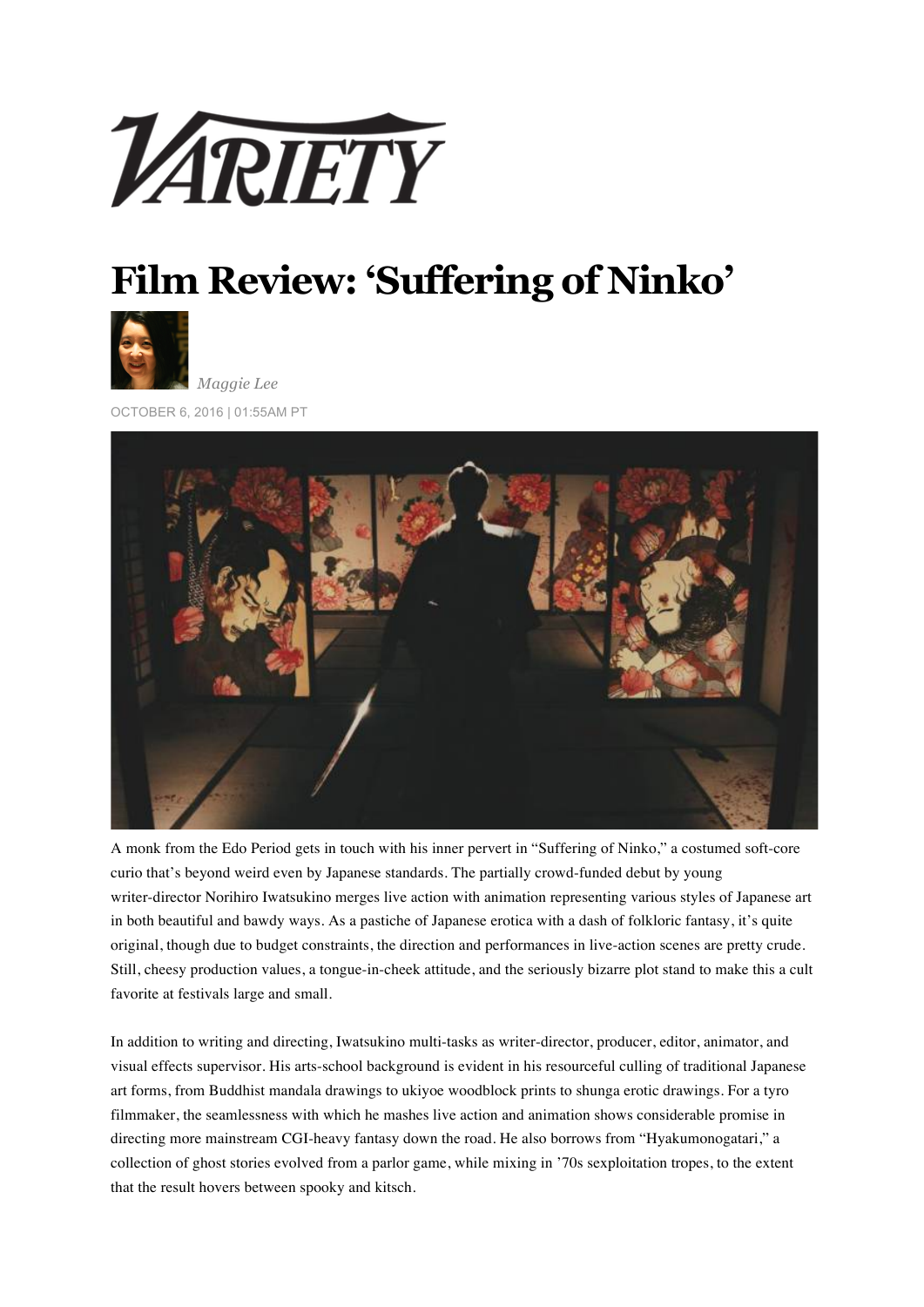With a portentous voice that comes across jarring when applied to such profane content, narrator Qyoko Kudo relates the woes of Ninko (Masato Tsujioka), a novice monk who begins his training at Enmeiji temple. Despite his sincere dedication to asceticism, he attracts unwanted attention without lifting a pinkie. When he begs for alms on the street, he's mobbed by women. It's not just the opposite sex who find themselves attracted to him either; the temple has plenty of horny gay monks flirting with him, too. Closeups of his admirers contorted with lust are crosscut with lurid ukiyoe portraits of "women in the water trade," giving the scenes a striking tableau effect.

One day, Ninko encounters a girl wearing a Noh mask (Reina Yukara) in the forest. When she takes it off, the creepy result recalls Magritte's surrealist blank faces. Yet, instead of running for his life, Ninko is flushed with an impulse he couldn't comprehend and succumbs to sweaty, torrid hallucinations, animated with a trippy psychedelic style. He tries to escape his cursed predicament by becoming an itinerant pilgrim.

When he passes by Akatsuki village, he is entreated by the village chief to join forces with a ronin named Kanzo (Hideta Iwaishi) to combat Yama-onna (Miho Wakabayashi), a mountain goblin in crimson rags who seduces men in order to suck their male vitality dry. The filmmaker's wacko taste is evident in the portrayal of Yama-onna, who looks like she's modeling Comme de garçons' fall collection, and the corpses of her victims, which are like wax figures.

The film's theme of embracing one's dark side, expressed through Kanzo's confession of his hidden vice, is stunningly illustrated on Japanese shoji screens in ultra-violent "Kill Bill" style. Finally, the mystery of Ninko's devastating desirability is solved during his climactic encounter with Yama-onna, making for an ending that's both tantalizingly strange and blatantly nonsensical.

Iwatsukino's animation of two-dimensional art is extraordinarily imaginative, and is especially apt when expressing Ninko's twisted visons and hallucinations, as when Ninko sees root vegetables cut into round shapes and envisages them as burnished Buddhist icons. However, even factoring in the shoestring production budget, Iwatsukino's direction leaves much to be desired. Not only does the narrative moves forward in a jumpy way, giving the impression of a succession of skits, but performances also rely too heavily on the same stony-faced expressions. DPs Shunichiro Yamamoto and Takayuki Okazaki just about scrape through when shooting temple interiors but their outdoor cinematography is a sloppily composed mess.

http://variety.com/2016/film/reviews/soul-on-a-string-review-1201803695/